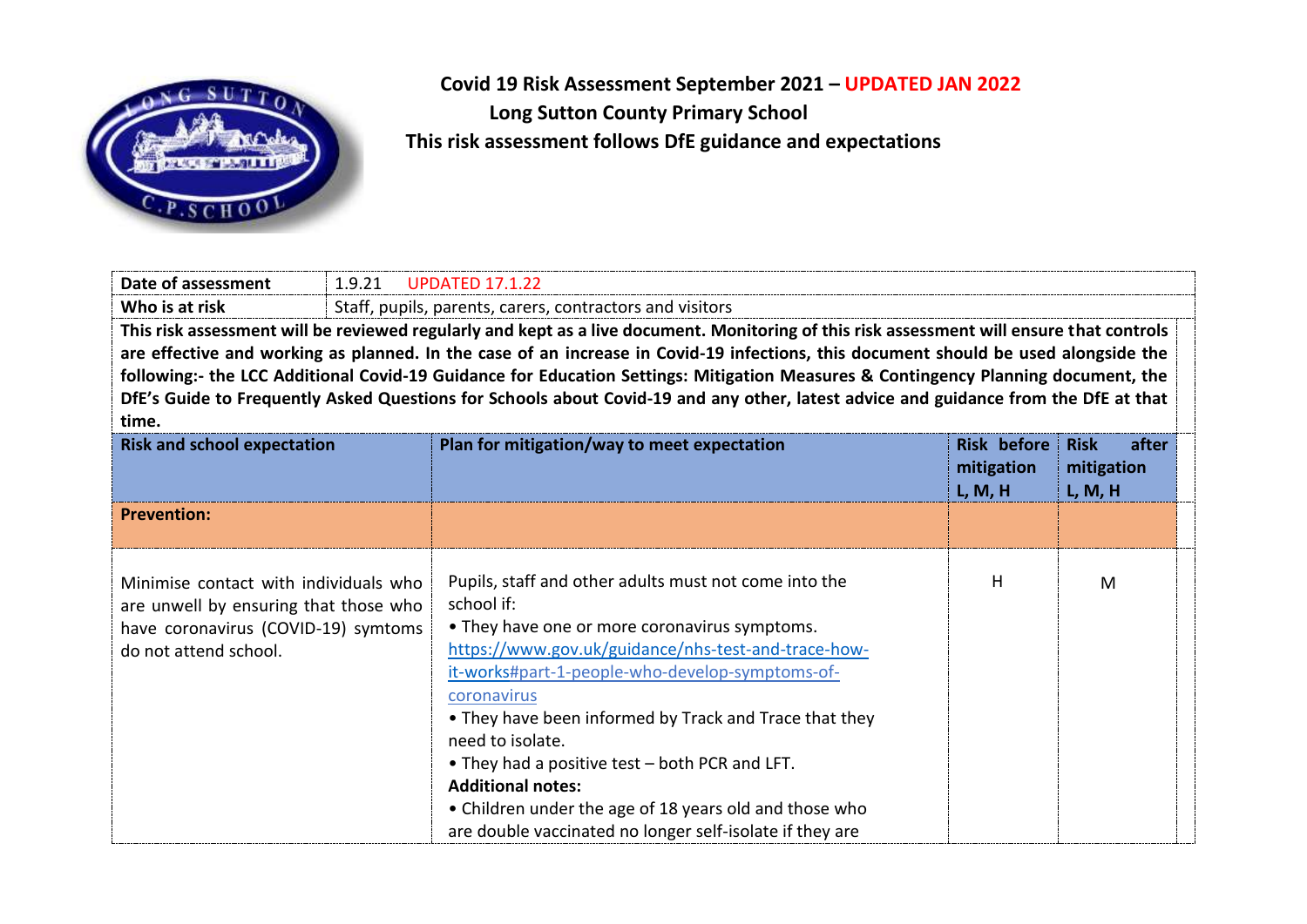| contacted by NHS Test and Trace or have been in contact                      |  |
|------------------------------------------------------------------------------|--|
| with a positive case. Instead, they will be advised to take                  |  |
| a test.                                                                      |  |
| . If returning from having travelled abroad, it is                           |  |
| important to follow - https://www.gov.uk/uk-border-                          |  |
| control/self-isolating-when-you-arrive                                       |  |
| • If staff are over 18 years 6 months, are not fully                         |  |
| vaccinated, and live in the same household as someone                        |  |
| with COVID-19, they are legally required to stay at home                     |  |
| and self-isolate for 7 days.                                                 |  |
| . If staff are fully vaccinated and live in the same household as            |  |
| someone with COVID-19, they are not legally required to self                 |  |
| isolate. However, they are strongly advised to take a LFD test               |  |
| every day for 7 days, and to self-isolate if any of these test results       |  |
| is positive.                                                                 |  |
| • If anyone in the school becomes unwell with a new,                         |  |
| continuous cough or a high temperature, or has a loss of, or                 |  |
| change in, their normal sense of taste or smell (anosmia) they               |  |
| must be:                                                                     |  |
| • Sent home to begin isolation - the isolation period includes               |  |
| the day the symptoms started and the next 7 full days. NB:                   |  |
| Since 17.1.22, self isolation can end after 5 days if they test              |  |
| negative on both days 5 and 6 and do not have a temperature.                 |  |
| Individuals who are still positive on their rapid lateral flow               |  |
| tests must stay in isolation until they have had 2 consecutive               |  |
| negative tests taken on separate days and tests taken 24 hours               |  |
| apart. Those who leave self-isolation on or after day 6 are                  |  |
| strongly advised to wear face coverings and limit close contact              |  |
| with other people in crowded or poorly ventilated spaces,                    |  |
| work from home if they can do so and minimise contact with                   |  |
| anyone who is at higher risk of severe illness if infected with<br>COVID-19. |  |
| The default self-isolation period continues to be 10 days, and               |  |
| you may only leave self-isolation early if you have taken 2                  |  |
|                                                                              |  |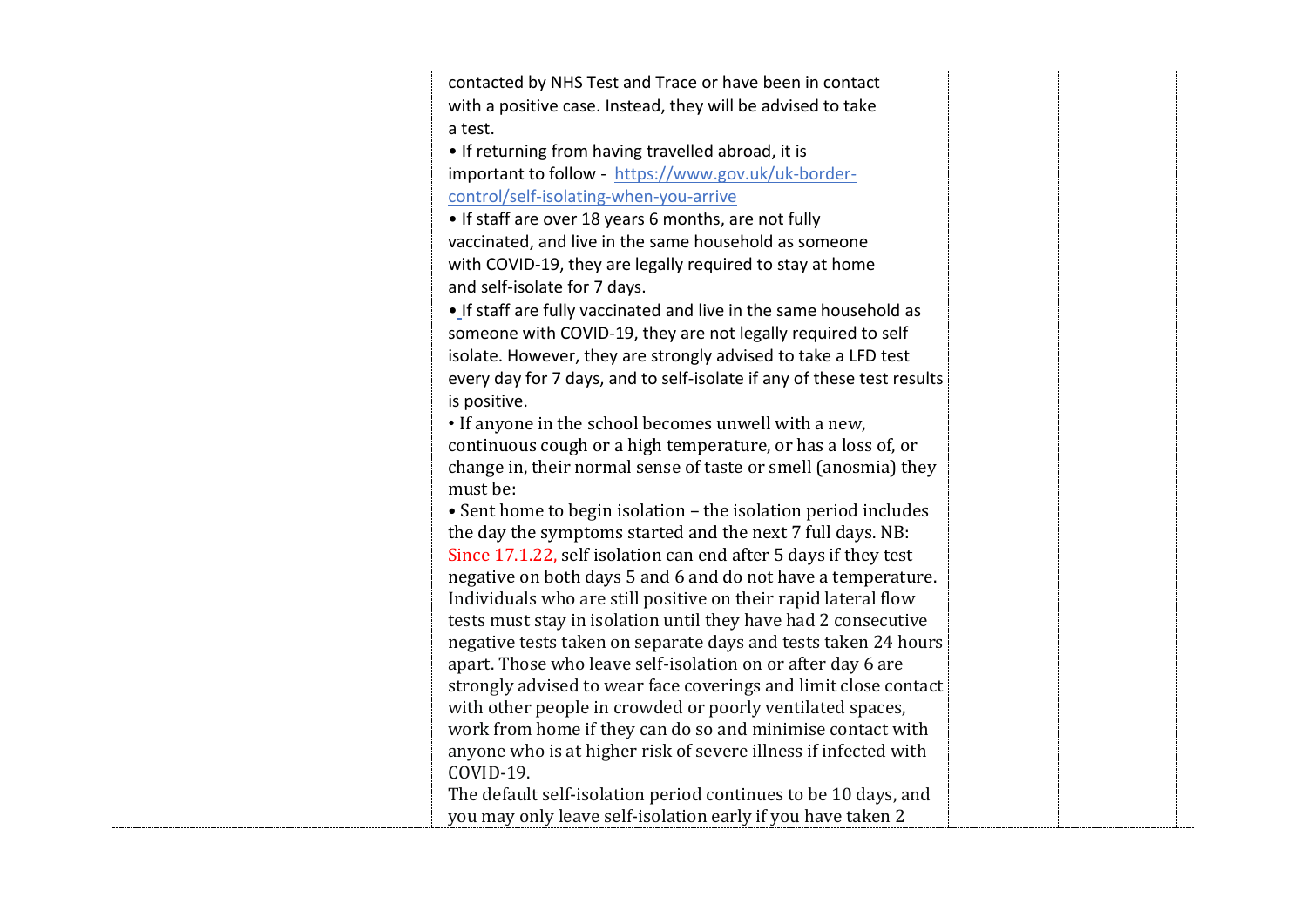|                       | rapid lateral flow tests and do not have a temperature in line         |   |   |
|-----------------------|------------------------------------------------------------------------|---|---|
|                       | with guidance.                                                         |   |   |
|                       | https://www.gov.uk/government/news/self-isolation-for-those-           |   |   |
|                       | with-covid-19-can-end-after-five-full-days-following-two-              |   |   |
|                       | negative-Ifd-tests                                                     |   |   |
|                       | • Advised to arrange to have a test https://www.gov.uk/get-            |   |   |
|                       | coronavirus-test PCR or LFD as soon as possible. If they have          |   |   |
|                       | tested positive whilst not experiencing symptoms but develop           |   |   |
|                       | symptoms during the isolation period, they should restart the          |   |   |
|                       | isolation period from the day they develop symptoms.                   |   |   |
|                       | • Children under the age of 5 are not being advised to take part in    |   |   |
|                       | daily testing of close contacts. If a child under 5 is a close contact |   |   |
|                       | of a confirmed case, they are not required to self isolate and         |   |   |
|                       | should not start daily testing. If they live in the same household     |   |   |
|                       | as someone with COVID-19 they should arrange to take a PCR             |   |   |
|                       | test as soon as possible. They can continue to attend an               |   |   |
|                       | education or childcare setting while waiting for the PCR result. If    |   |   |
|                       | the test is positive, they should follow the following guidance:-      |   |   |
|                       | https://www.gov.uk/government/publications/covid-19-stay-at-           |   |   |
|                       | home-guidance/stay-at-home-guidance-for-households-with-               |   |   |
|                       | possible-coronavirus-covid-19-infection                                |   |   |
| Use of face coverings | From September 2021 face coverings will only need to be worn           | M | L |
|                       | when advice is given to do so following an Outbreak Management         |   |   |
|                       | Plan.                                                                  |   |   |
|                       | Staff and other adults may choose to wear face coverings in busy       |   |   |
|                       | and/or communal areas within school and its grounds.                   |   |   |
|                       | Face visors or shields should not be worn as an alternative to face    |   |   |
|                       | coverings. They may protect against droplet spread in specific         |   |   |
|                       | circumstances but are unlikely to be effective in reducing aerosol     |   |   |
|                       | transmission when used without an additional face covering.            |   |   |
|                       | Face coverings should always be disposed of or (where applicable)      |   |   |
|                       | be cleaned appropriately.                                              |   |   |
|                       | Safe wearing of face coverings requires the:                           |   |   |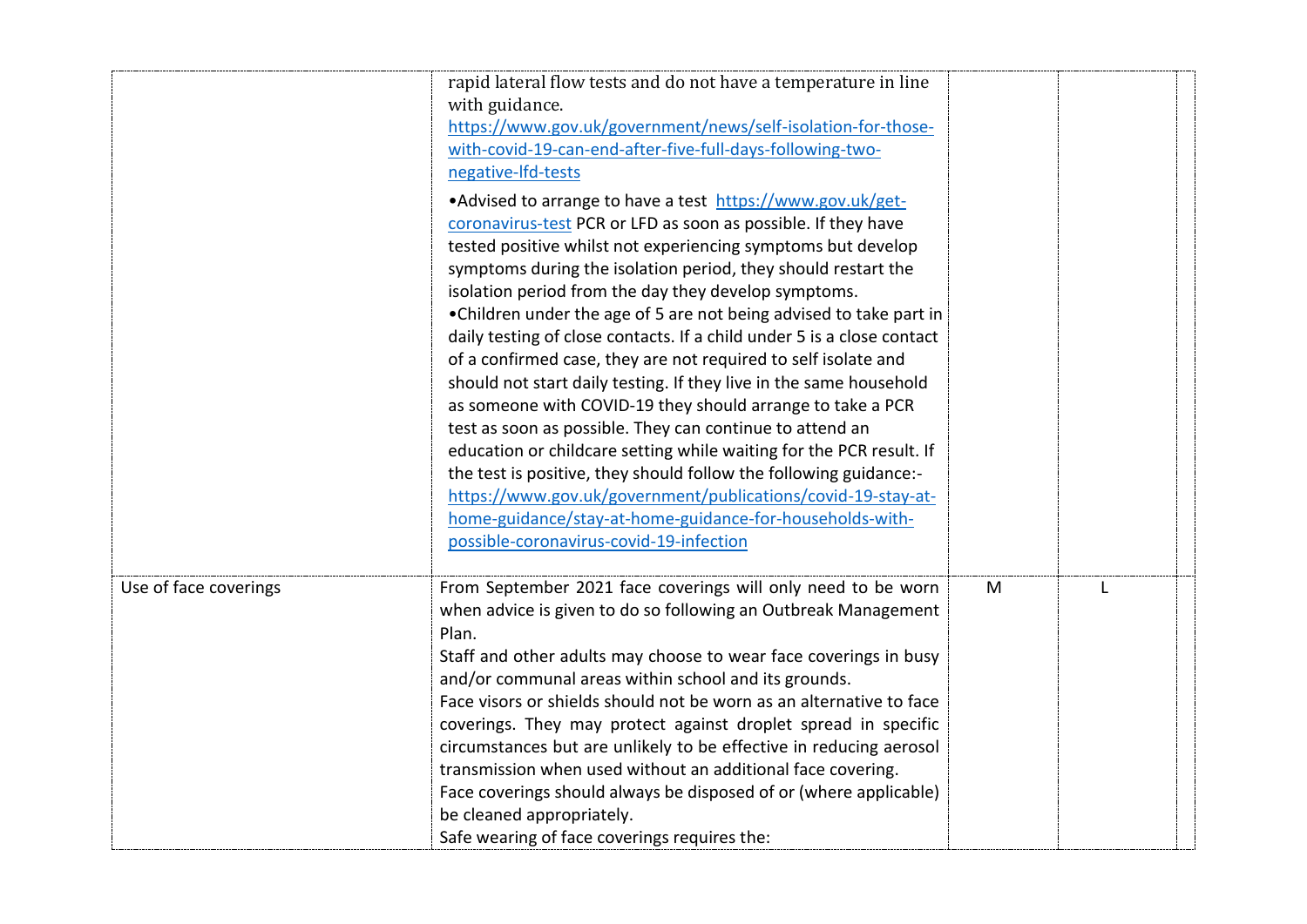|                                                                                                                                        | *Cleaning of hands before and after touching - including<br>removal/putting on<br>*Safe storage of them in individual, sealable plastic bags between<br>use<br>*Wearer not touching the front of their face covering when<br>wearing or removing<br>*Safe disposal of masks in sealable black bags<br>*Discarding of face masks that become damp                                                                                                                                                |   |   |  |
|----------------------------------------------------------------------------------------------------------------------------------------|-------------------------------------------------------------------------------------------------------------------------------------------------------------------------------------------------------------------------------------------------------------------------------------------------------------------------------------------------------------------------------------------------------------------------------------------------------------------------------------------------|---|---|--|
|                                                                                                                                        | From Dec 2021, the decision was taken that all adults should wear<br>a face covering in all communal areas within school.                                                                                                                                                                                                                                                                                                                                                                       |   |   |  |
| Clean hands thoroughly more often<br>than usual.                                                                                       | Pupils and staff clean their hands regularly, when they arrive at<br>school, when they return from breaks, when they change rooms<br>and before and after eating. Soap and running water, hand<br>sanitiser and skin friendly skin cleaning wipes can be used.<br>Posters on the importance of hygiene will be on display around the<br>school.<br>Pupils will be taught about the importance of thorough hand<br>washing and how this should be done, and this will be revisited<br>regularly. | M |   |  |
| Ensure good respiratory hygiene by<br>promoting the 'catch it, bin it, kill it'<br>approach.                                           | Ensure that there are enough tissues and bins available in the<br>school to support pupils and staff to follow this routine. For pupils<br>who find it hard to manage good respiratory hygiene an individual<br>risk assessment can be put in place.<br>Posters on good respiratory signage to be clearly displayed around<br>the school.<br>Children will be taught good respiratory hygiene and reminded<br>about this regularly.                                                             | M | L |  |
| Maintain enhanced cleaning, including<br>cleaning frequently touched surfaces<br>often, using standard products such as<br>detergents. | The cleaning schedule ensures cleaning is generally enhanced -<br>with rotas to ensure expectations are met.<br>More frequent cleaning of rooms and shared areas that are used<br>by different groups eg Hall or interventions spaces.<br>Frequently touched surfaces being cleaned more often than<br>normal.                                                                                                                                                                                  | M | L |  |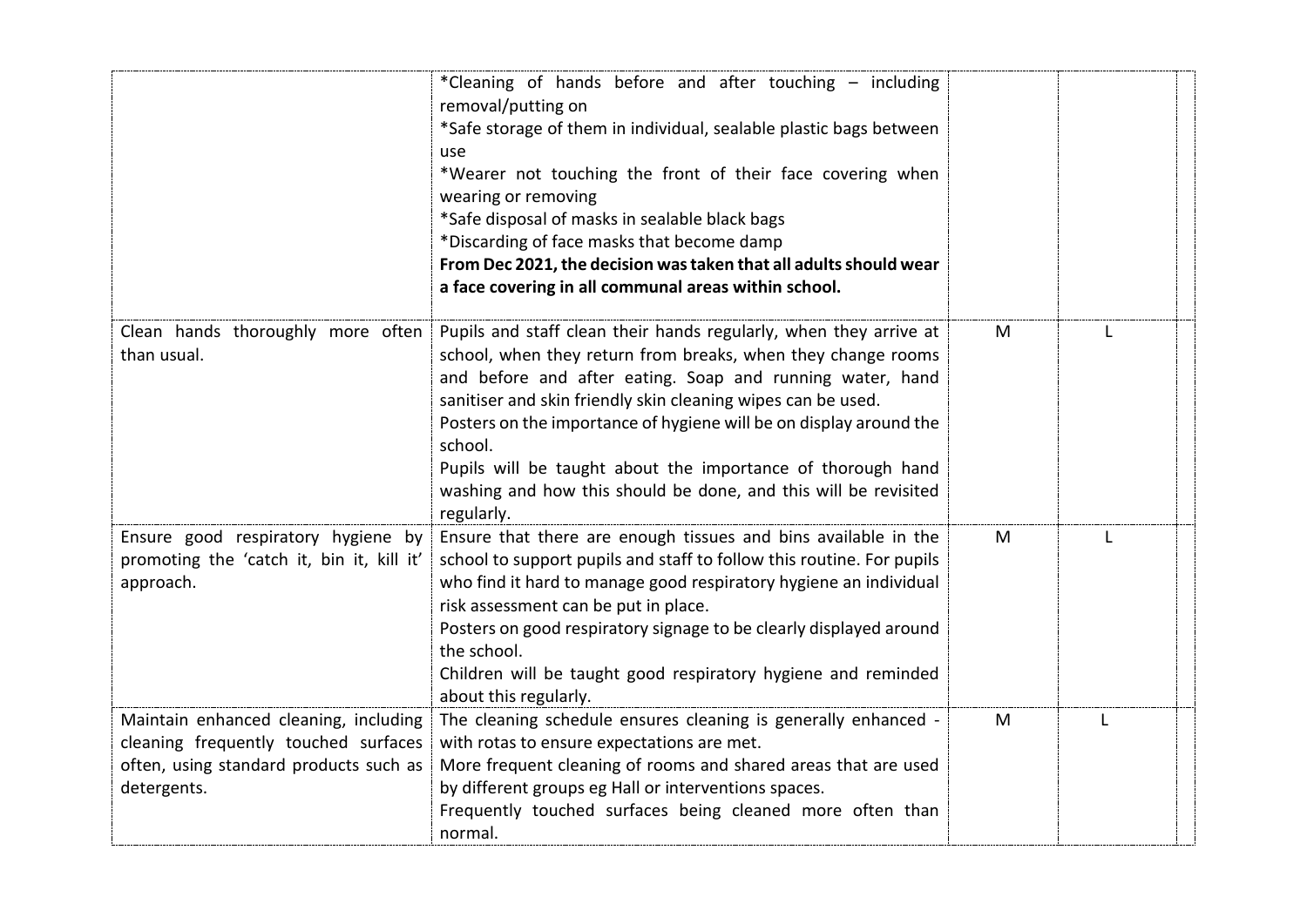|                                       | Toilets will be cleaned regularly, and pupils will be encouraged to<br>clean their hands thoroughly after using the toilet.<br>Outdoor playground equipment will be more frequently cleaned<br>and between groups, if used.<br>Resources that are shared between classes such as sports, art and<br>science equipment will be cleaned frequently and meticulously.<br>During PE lessons sports equipment will be thoroughly cleaned<br>between each use by different groups.<br>Additional enhanced cleaning will be put in place if thresholds for<br>infection are reached.                                                                                                                                                                                                                                                                                                                                                                                             |   |  |
|---------------------------------------|---------------------------------------------------------------------------------------------------------------------------------------------------------------------------------------------------------------------------------------------------------------------------------------------------------------------------------------------------------------------------------------------------------------------------------------------------------------------------------------------------------------------------------------------------------------------------------------------------------------------------------------------------------------------------------------------------------------------------------------------------------------------------------------------------------------------------------------------------------------------------------------------------------------------------------------------------------------------------|---|--|
| Keep occupied spaces well ventilated. | Ventilation in school to be a priority, this can be achieved by:<br>*Mechanical ventilation systems (if available) – these should be<br>adjusted to increase the ventilation rate wherever possible and<br>checked to confirm that normal operation meets current guidance<br>and that only fresh outside air is circulated. If possible, systems<br>should be adjusted to full fresh air or, if not, then systems should<br>be operated as normal as long as they are within a single room and<br>supplemented by an outdoor air supply.<br>*Natural ventilation - opening windows (in cooler weather<br>windows should be opened just enough to provide constant<br>background ventilation and opened more fully during breaks to<br>purge the air in the space). Opening internal doors can also assist<br>with creating a throughput of air. If necessary external opening<br>doors may also be used (as long as they are not fire doors and<br>where safe to do so). | M |  |
|                                       | Ensure a balance between the need for increased ventilation and<br>maintaining a comfortable temperature by:<br>*Opening high level windows in colder weather to reduce draughts<br>*Increasing the ventilation while spaces are unoccupied<br>*Providing flexibility to allow additional, suitable indoor clothing<br>*Rearranging furniture where possible to avoid direct draughts<br>*Heating should be used as necessary to ensure comfort levels are<br>maintained.                                                                                                                                                                                                                                                                                                                                                                                                                                                                                                 |   |  |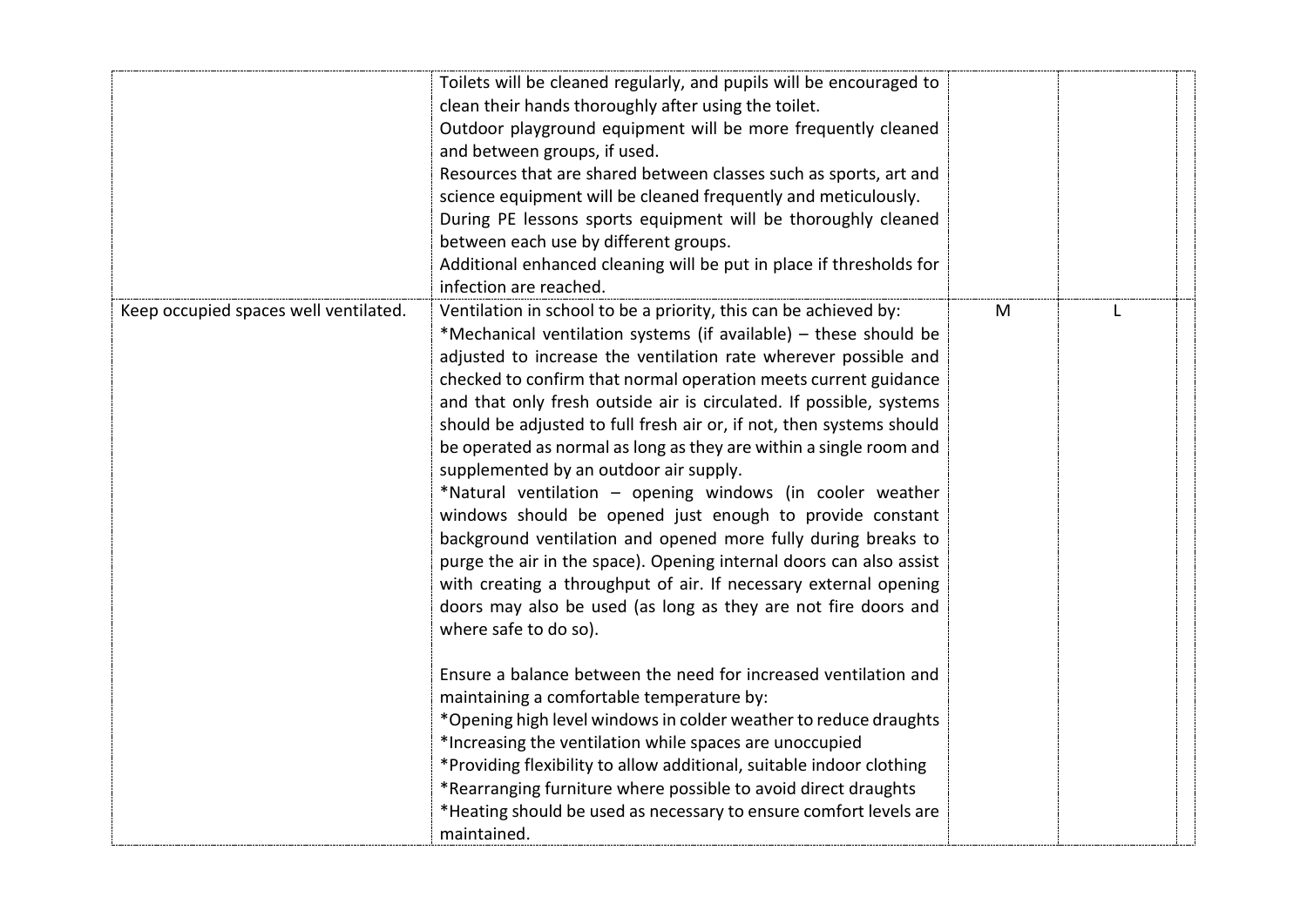|                                                | If rooms are used by a number of groups, ventilation will be<br>increased between group usage by opening doors and windows to<br>ensure a flow through of air.                                                                                                                                                                                                                                                                                                                                                                                                                                                                                                                                                                                                            |   |   |
|------------------------------------------------|---------------------------------------------------------------------------------------------------------------------------------------------------------------------------------------------------------------------------------------------------------------------------------------------------------------------------------------------------------------------------------------------------------------------------------------------------------------------------------------------------------------------------------------------------------------------------------------------------------------------------------------------------------------------------------------------------------------------------------------------------------------------------|---|---|
| Promote and engage in asymptomatic<br>testing. | Staff are encouraged to complete a Lateral Flow Test twice a week<br>when working on the school site.<br>All test results are reported to and recorded by the school.<br>All tests are logged in school by their serial number.<br>Staff who receive a positive LFD test must arrange a PCR test.                                                                                                                                                                                                                                                                                                                                                                                                                                                                         | H |   |
| Measures across the school.                    | When staff are moving around the school or in communal areas,<br>they will consider social distancing.<br>Use of the toilets to be actively managed to prevent overcrowding<br>especially at lunchtime.                                                                                                                                                                                                                                                                                                                                                                                                                                                                                                                                                                   | M | L |
| Use of public transport.                       | Encourage staff and pupils who use public transport to wear a face<br>covering.<br>Encourage walking and or cycling to school to avoid use of public<br>transport.<br>Staff and families using public transport will be referred to the<br>guidance<br>safer<br>travel<br>for<br>passengers.<br>https://www.gov.uk/guidance/coronavirus-covid-19-safer-travel-<br>guidance-for-passengers                                                                                                                                                                                                                                                                                                                                                                                 | M |   |
| Visitors to the school site.                   | Supply teachers, peripatetic teachers and/or other temporary staff<br>will consider maintaining as much distance as possible from other<br>staff and pupils. These expectations will be communicated upon<br>arrival at school.<br>Visitors to the school site will wash or sanitise their hands on<br>arrival.<br>Specialists, therapists, clinicians and other support staff for pupils<br>with SEND will provide interventions as usual but will maintain as<br>much distance as is possible and will wash or sanitise their hands<br>regularly. These expectations will be communicated upon arrival<br>at school. Individual risk assessments will be put in place if needed.<br>Where visits, from contractors, can happen outside of school<br>hours, they should. | M |   |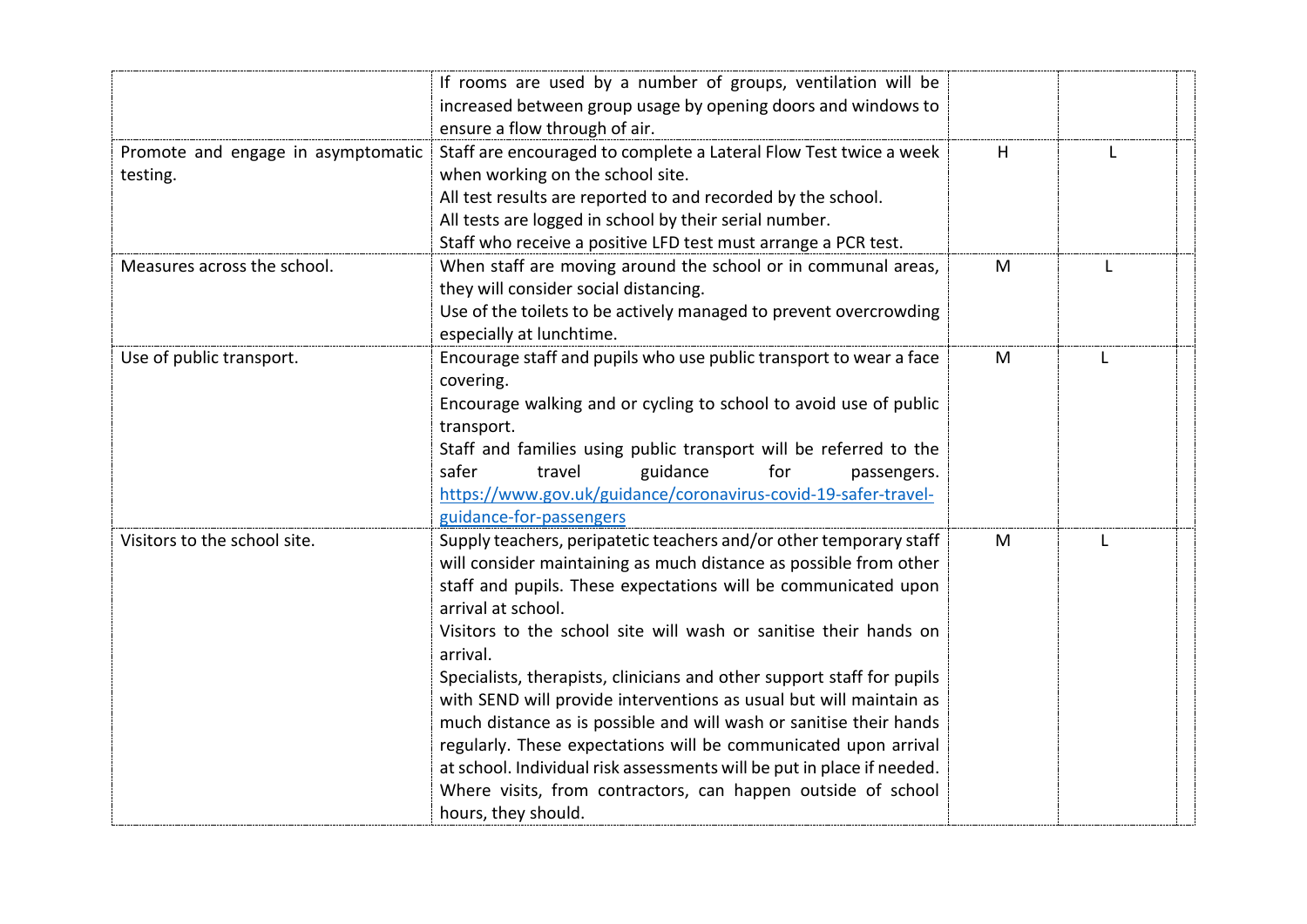|                                                        | Site guidance on this risk assessment is explained to visitors on or<br>before arrival.<br>A record will be kept of all visitors staying on site.                                                                                                                                                                                                                                                                                                                                                                                                                                                                                                                                                                                                                                 |   |   |  |
|--------------------------------------------------------|-----------------------------------------------------------------------------------------------------------------------------------------------------------------------------------------------------------------------------------------------------------------------------------------------------------------------------------------------------------------------------------------------------------------------------------------------------------------------------------------------------------------------------------------------------------------------------------------------------------------------------------------------------------------------------------------------------------------------------------------------------------------------------------|---|---|--|
| Staff who are Clinically Extremely<br>Vulnerable (CEV) | The shielding programme has now ended in England. This means<br>that people who were previously considered clinically extremely<br>vulnerable (CEV) will not be advised to shield in the future or<br>follow<br>specific<br>national<br>guidance.<br>Any existing individual risk assessments will be reviewed and<br>remain in place to support the needs of CEV staff in school.                                                                                                                                                                                                                                                                                                                                                                                                | H | M |  |
| Staff, parents and carers who are<br>anxious.          | Those living in households where someone is clinically vulnerable,<br>or those concerned about the comparatively increased risk from<br>coronavirus, including those from Black, Asian and Minority Ethnic<br>(BAME) backgrounds or who have certain conditions should<br>discuss their concerns with the school and if necessary, an<br>individual risk assessment should be considered. This will be<br>reviewed regularly and agreed by the staff member.<br>Information about the extra mental health support for pupils and<br>teachers to be available.                                                                                                                                                                                                                     | M | L |  |
| Staff who are pregnant.                                | An individual assessment of risk will occur for all staff who are<br>pregnant, are breast feeding or who have given birth within the<br>last 6 months.<br>The specific guidance for pregnant employees will be followed<br>because pregnant women are considered Clinically Vulnerable.<br>https://www.gov.uk/government/publications/coronavirus-<br>covid-19-advice-for-pregnant-employees/coronavirus-covid-19-<br>advice-for-pregnant-employees<br>In some cases pregnant women may also have other health<br>conditions that mean they are considered CEV, in which case the<br>advice for Clinically Extremely Vulnerable staff will apply.<br>School will take into account in risk assessments that pregnant<br>women from 28 weeks' gestation, or with underlying health | H | M |  |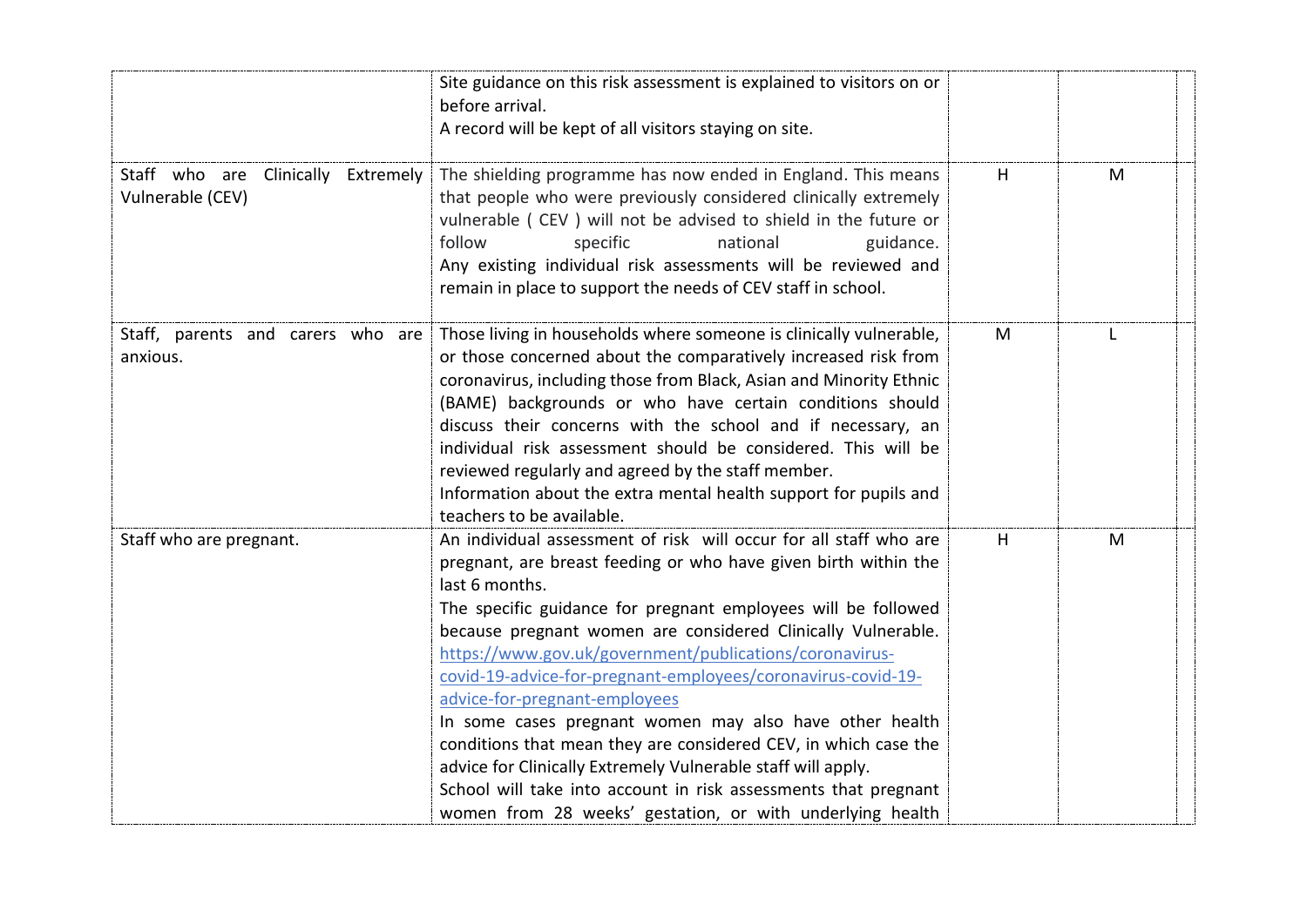|                                                                        | conditions at any point of gestation, may be at greater risk of<br>severe illness if they catch coronavirus (COVID-19).                                                                                                                                                                                                                                                                                                                                                                                                      |   |   |
|------------------------------------------------------------------------|------------------------------------------------------------------------------------------------------------------------------------------------------------------------------------------------------------------------------------------------------------------------------------------------------------------------------------------------------------------------------------------------------------------------------------------------------------------------------------------------------------------------------|---|---|
| Pupils with complex health needs.                                      | Pupils who remain under the care of a specialist health<br>professional should discuss their care with their health<br>professional and this will feed into their health care plan. Advice<br>from the Royal College of Paediatrics and Child Health: COVID-19 -<br>'shielding' guidance for children and young people.                                                                                                                                                                                                      | H | M |
| Training for staff and communication to<br>families.                   | Inset days = Training on Health and Safety and this Risk Assessment<br>to be shared with all staff. This Risk Assessment and any other<br>pertinent information to be shared with families via the school<br>website.<br>Information in this risk assessment will be communicated regularly<br>to all.                                                                                                                                                                                                                       | M |   |
| Mental health and wellbeing affected,<br>or anxiety about coronavirus. | Regular discussions with staff and pupils as needed. Communicate<br>to staff, pupils and parents and carers about how to raise concerns<br>or who to go to so they can talk things through (eg Family Liaison<br>Officer and Inclusion Leader).<br>Involve pupils/families/staff in completing risk assessments<br>(where they are needed) so they can help identify potential<br>problems and identify solutions.<br>Keep staff, families and children updated on what is happening so<br>they feel involved and reassured. | M |   |
| Educational visits.                                                    | Risk assessments for educational visits will include consideration<br>of Public Health advice, such as hygiene and ventilation<br>requirements. Adequate financial protection will be considered<br>due to risk of cancellation for Covid related reasons.                                                                                                                                                                                                                                                                   | H | M |
| Wrap around care and before and after<br>school club.                  | Wrap around care $-$ the before and after school clubs will adhere<br>to this risk assessment and meet government expectations.<br>Children and staff will spend as much time outside if possible and<br>operate within a well ventilated space<br>High levels of hygiene, cleaning and ventilation will be maintained.                                                                                                                                                                                                      | H | M |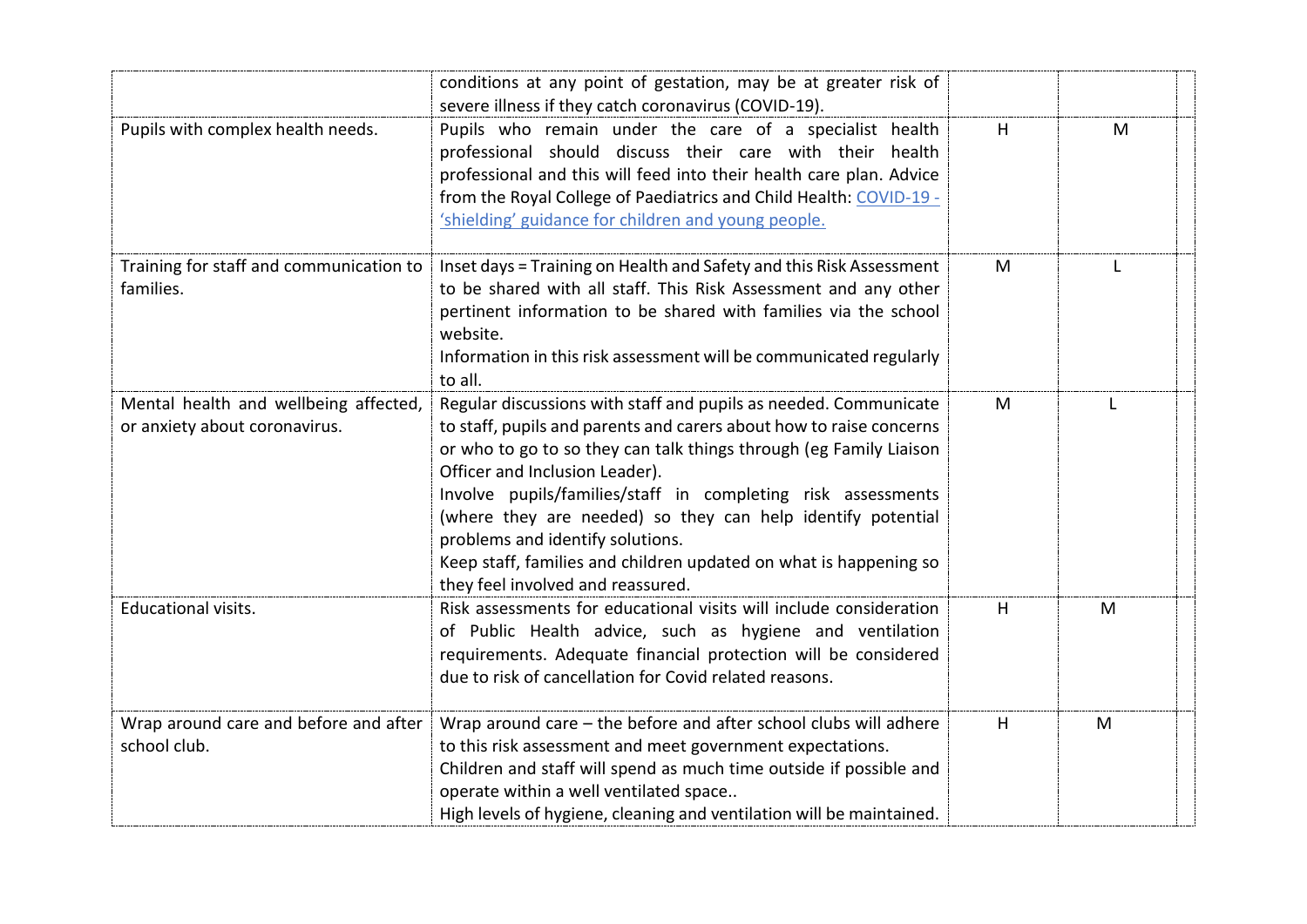| Extra curricula clubs outside of school Not currently available.<br>hours.                                | These will only start when the school is satisfied that the risk<br>assessment is in place and that all measures align with the school's<br>expectations.                                                                                                                                                                                                                                                                                                                                                                                                                                      | H | M |  |
|-----------------------------------------------------------------------------------------------------------|------------------------------------------------------------------------------------------------------------------------------------------------------------------------------------------------------------------------------------------------------------------------------------------------------------------------------------------------------------------------------------------------------------------------------------------------------------------------------------------------------------------------------------------------------------------------------------------------|---|---|--|
| Attendance at school and access to<br>education.                                                          | Where a pupil is unable to attend school because they are<br>complying with clinical and/or public health advice, they will have<br>home learning provided. School will monitor engagement with this<br>activity and ensure pupils receive the quantity and quality of<br>education to which they are normally entitled.                                                                                                                                                                                                                                                                       |   |   |  |
| Use of PPE - Face coverings alone are<br>not classified as PPE.                                           |                                                                                                                                                                                                                                                                                                                                                                                                                                                                                                                                                                                                |   |   |  |
| PPE to be used if child becomes unwell<br>with Covid-19 type symptoms or is<br>vomiting or has diarrhoea. | PPE for coronavirus (COVID-19) is only required in a very limited<br>number of scenarios, for example, when:<br>• A pupil becomes ill with coronavirus (COVID-19) symptoms, and<br>only then if a 2m distance cannot be maintained<br>• Staff are performing aerosol generating procedures (AGPs)<br>https://www.gov.uk/government/publications/safe-working-in-<br>education-childcare-and-childrens-social-care/safe-working-in-<br>education-childcare-and-childrens-social-care-settings-including-<br>the-use-of-personal-protective-equipment-ppe#aerosol-<br>generating-procedures-agps | H | M |  |
| Personal or intimate care for children<br>with SEND.                                                      | Where a child already has routine intimate care needs PPE should<br>continue to be used.<br>safe working in education, childcare and children's social care                                                                                                                                                                                                                                                                                                                                                                                                                                    | H | M |  |
| Staff delivering first aid to be aware of<br>safe use of and disposal of PPE.                             | Disposable PPE to be used only once and securely disposed of<br>following use in a plastic bin bag.                                                                                                                                                                                                                                                                                                                                                                                                                                                                                            | H | M |  |
| First aid / ill child                                                                                     |                                                                                                                                                                                                                                                                                                                                                                                                                                                                                                                                                                                                |   |   |  |
| aid.                                                                                                      | Only qualified first aiders to deliver first   All first aid to be administered with gloves $-$ which are then<br>disposed of securely in a sealed plastic bag.                                                                                                                                                                                                                                                                                                                                                                                                                                | H | M |  |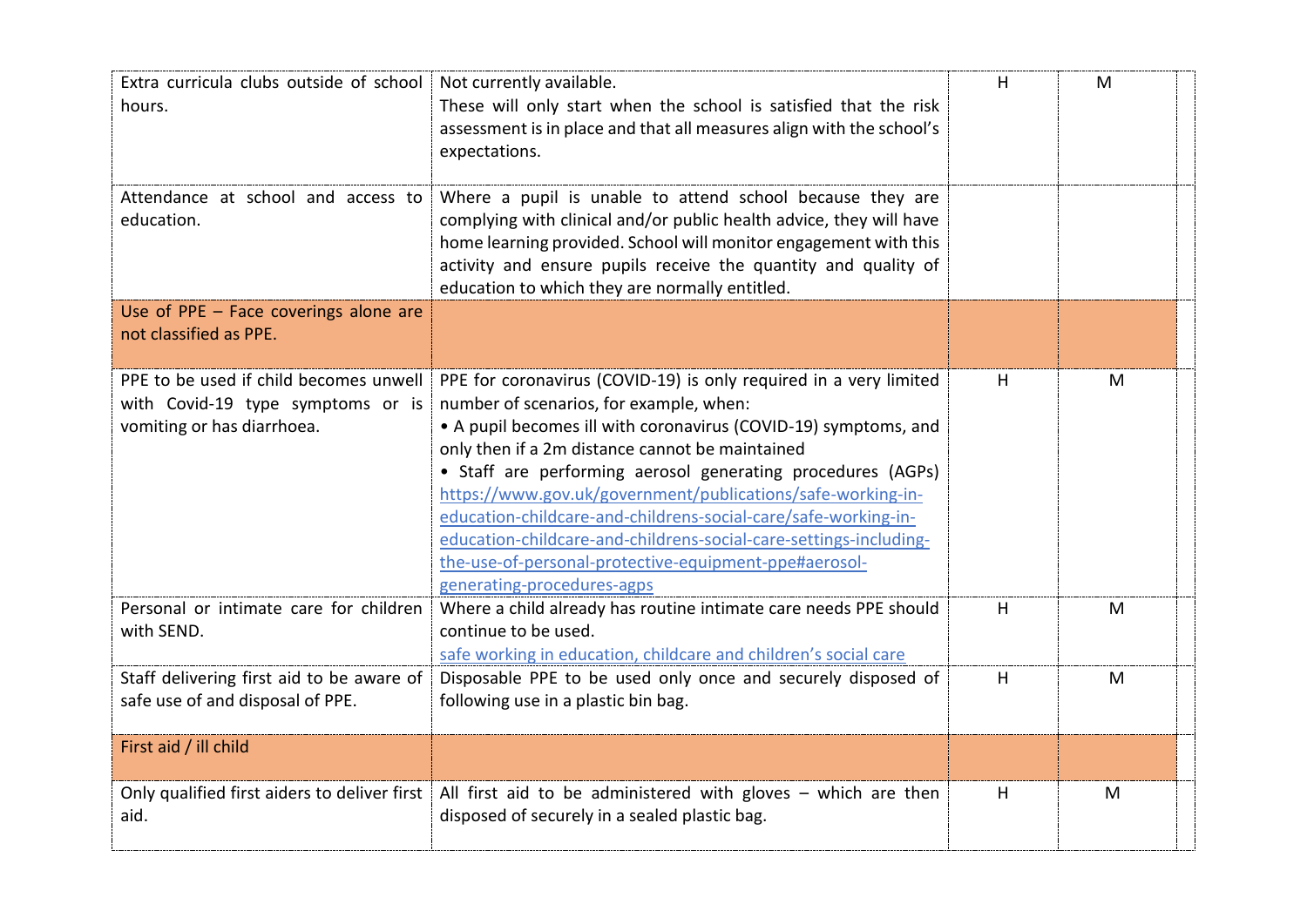| Identify an area where sick pupils can be | If a pupil is awaiting collection:                                                  | H | M |
|-------------------------------------------|-------------------------------------------------------------------------------------|---|---|
| kept until parents come to collect them.  | • They should be moved, if possible, to a room where they can be isolated behind    |   |   |
|                                           | a closed door, depending on the age and needs of the pupil, with appropriate        |   |   |
|                                           | adult supervision if required                                                       |   |   |
|                                           | • A window should be opened for fresh air ventilation if it is safe to do so        |   |   |
|                                           | • If it is not possible to isolate them, move them to an area which is at least 2   |   |   |
|                                           | metres away from other people                                                       |   |   |
|                                           | • If they need to go to the bathroom while waiting to be collected, they should use |   |   |
|                                           | a separate bathroom if possible - the bathroom must be cleaned and disinfected      |   |   |
|                                           | using standard cleaning products before being used by anyone else                   |   |   |
|                                           | • Personal Protective Equipment (PPE) must be worn by staff caring for the pupil    |   |   |
|                                           | while they await collection if a distance of 2 metres cannot be maintained (such as |   |   |
|                                           | for a very young child or a child with complex needs)                               |   |   |
|                                           | Ensure that the first aid room/area is thoroughly cleaned with normal cleaning      |   |   |
|                                           | products when a child who is unwell leaves.                                         |   |   |
| Staff who have supported a child with     | All members of staff or pupils who have been in close contact with                  | H | M |
| clear symptoms of Covid.                  | that person, do not need to go home to self-isolate unless:                         |   |   |
|                                           | • They develop symptoms themselves (in which case, they should                      |   |   |
|                                           | self-isolate immediately and arrange to have a test)                                |   |   |
|                                           | • They are requested to do so by NHS Test and Trace or the Public                   |   |   |
|                                           | Health England (PHE) advice service (or PHE local health protection                 |   |   |
|                                           | team if escalated)                                                                  |   |   |
|                                           | • They have tested positive from an LFD test as part of a                           |   |   |
|                                           | community or worker programme.                                                      |   |   |
|                                           | Everyone must wash their hands thoroughly for 20 seconds with                       |   |   |
|                                           | soap and running water or use hand sanitiser after any contact                      |   |   |
|                                           | with someone who is unwell.                                                         |   |   |
|                                           | The area around the person with symptoms must be cleaned after                      |   |   |
|                                           | they have left, to reduce the risk of passing the infection on to                   |   |   |
|                                           | other people.                                                                       |   |   |
|                                           | See the COVID-19: cleaning of non-healthcare settings guidance.                     |   |   |
|                                           |                                                                                     |   |   |
|                                           |                                                                                     |   |   |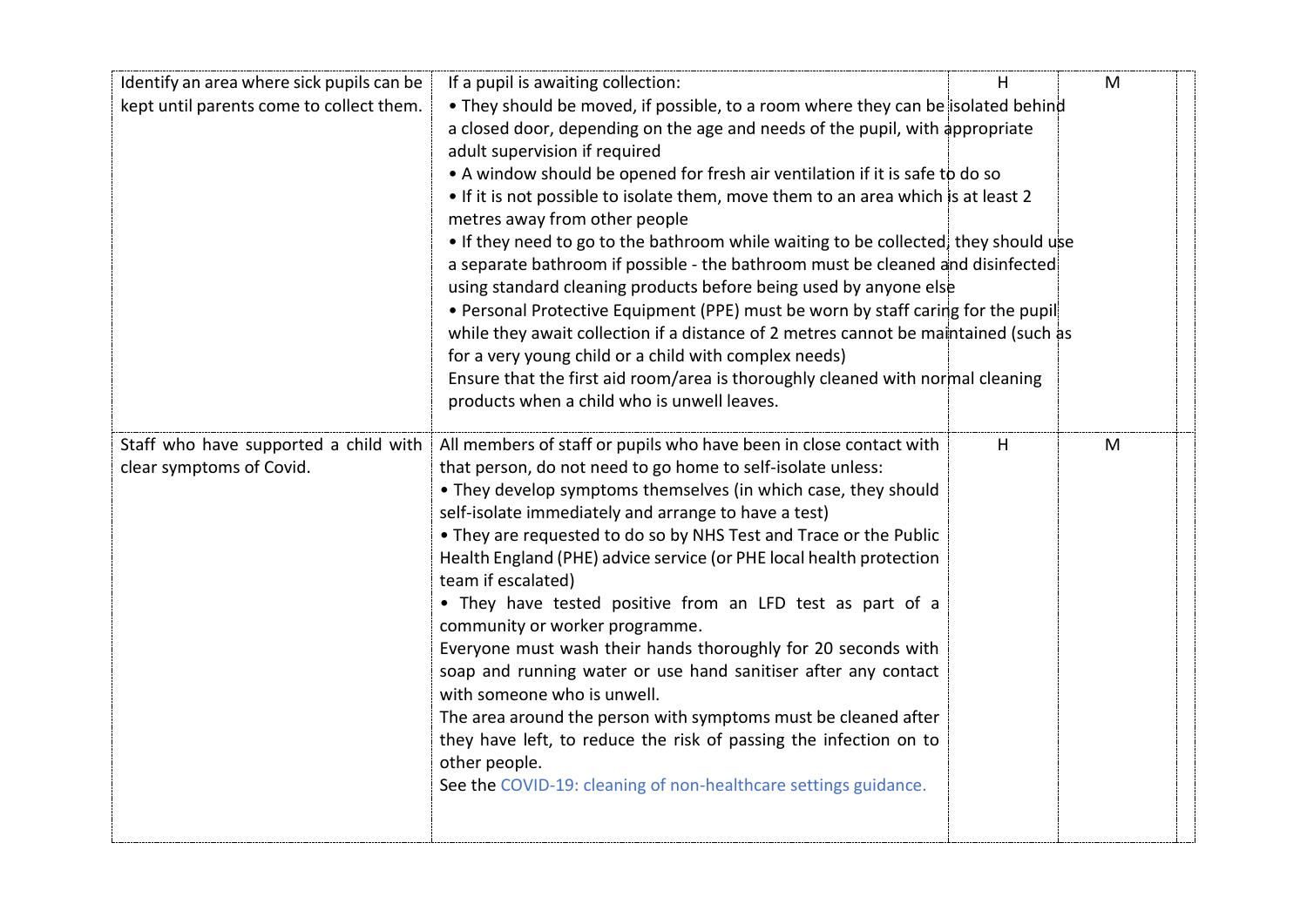| Response to any infection.                                                                                                    |                                                                                                                                                                                                                                                                                                                                                                                                                                                                                                                                                                                                                                                                                                                                                                                                                                                                       |   |  |
|-------------------------------------------------------------------------------------------------------------------------------|-----------------------------------------------------------------------------------------------------------------------------------------------------------------------------------------------------------------------------------------------------------------------------------------------------------------------------------------------------------------------------------------------------------------------------------------------------------------------------------------------------------------------------------------------------------------------------------------------------------------------------------------------------------------------------------------------------------------------------------------------------------------------------------------------------------------------------------------------------------------------|---|--|
| Promote and engage with the NHS Test<br>and Trace process.<br>Manage and report, as required,<br>confirmed cases of Covid-19. | Tests can be booked online through the NHS testing and tracing for<br>coronavirus website, or ordered by telephone via NHS 119.<br>Essential workers, which includes anyone involved in education or<br>childcare, have priority access to testing.<br>Schools were provided with a small number of home testing kits<br>that they can give<br>directly to parents/carers collecting a child who has developed<br>symptoms at school, or staff who have developed symptoms at<br>school, where they think providing one will significantly increase<br>the likelihood of them getting tested.<br>Parents, carers and staff will be asked to inform the school<br>immediately of the results of a test.<br>If someone tests positive, they should follow the 'stay at home:<br>guidance for households with possible or confirmed coronavirus<br>(COVID-19) infection' | M |  |
|                                                                                                                               | https://www.gov.uk/government/publications/covid-19-stay-at-<br>home-guidance/stay-at-home-guidance-for-households-with-<br>possible-coronavirus-covid-19-infection                                                                                                                                                                                                                                                                                                                                                                                                                                                                                                                                                                                                                                                                                                   |   |  |
|                                                                                                                               | Stay at home and self-isolate if you have any of the main symptoms<br>of COVID-19 or if you have a positive LFD or PCR test result. Self-<br>isolation will help protect your family, friends and the wider<br>community by reducing the risk that you will pass the infection on<br>to others.                                                                                                                                                                                                                                                                                                                                                                                                                                                                                                                                                                       |   |  |
|                                                                                                                               | Your self-isolation period starts immediately from when your<br>symptoms started, or, if you do not have any symptoms, from<br>when your positive LFD or PCR test was taken, whichever test was<br>taken first. Your self-isolation period includes the day your<br>symptoms started (or the day your test was taken if you do not                                                                                                                                                                                                                                                                                                                                                                                                                                                                                                                                    |   |  |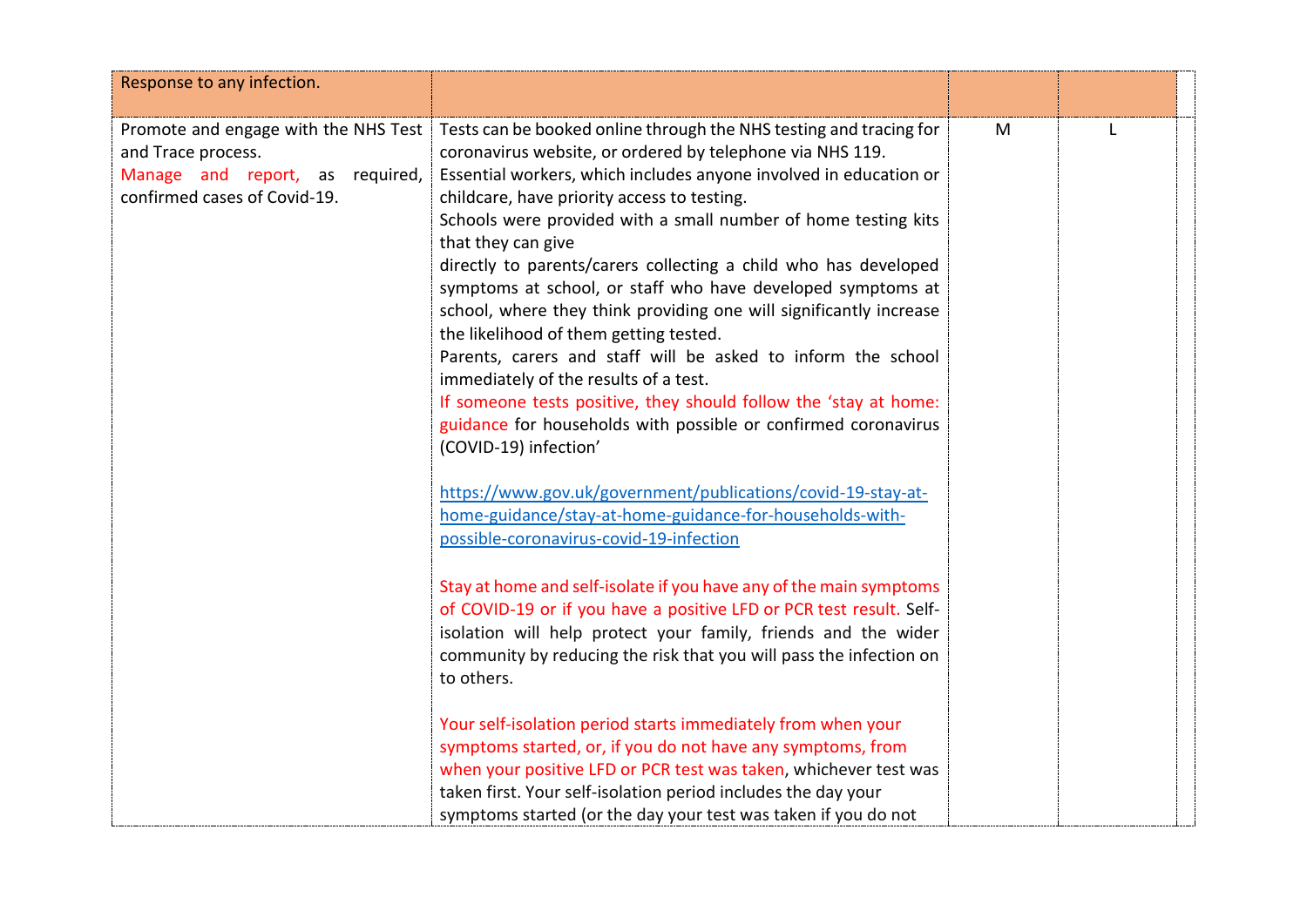| have symptoms), and the next 10 full days. It may be possible to<br>end your self-isolation earlier (see below).                                                                                                                                                                                                                                                                                                                                   |  |
|----------------------------------------------------------------------------------------------------------------------------------------------------------------------------------------------------------------------------------------------------------------------------------------------------------------------------------------------------------------------------------------------------------------------------------------------------|--|
| This means that if, for example, your symptoms started at any<br>time on the 15th of the month (or if you did not have symptoms<br>but your first positive COVID-19 test was taken on the 15th), your<br>self-isolation period ends at 23:59hrs on the 25th of the month.                                                                                                                                                                          |  |
| You can return to your normal routine and stop self-isolating<br>after 10 full days if your symptoms have gone, or if the only<br>symptoms you have are a cough or anosmia, which can last for<br>several weeks. If you still have a high temperature after 10 days<br>or are otherwise unwell, stay at home and seek medical advice.                                                                                                              |  |
| You may be able to end your self-isolation period before the end<br>of the 10 full days. You can take an LFD test from 5 days after the<br>day your symptoms started (or the day your test was taken if you<br>did not have symptoms), and another LFD test on the following<br>day. If both these test results are negative, and you do not have a<br>high temperature, you may end your self-isolation after the<br>second negative test result. |  |
| Report your LFD test results after taking each test.                                                                                                                                                                                                                                                                                                                                                                                               |  |
| You should not take an LFD test before the fifth day of your self-<br>isolation period, and you should only end your self-isolation after<br>you have had 2 negative LFD tests taken on consecutive days. You<br>should stop testing after you have had 2 consecutive negative<br>test results.                                                                                                                                                    |  |
| This guidance also applies to children and young people who<br>usually attend an education or childcare setting.                                                                                                                                                                                                                                                                                                                                   |  |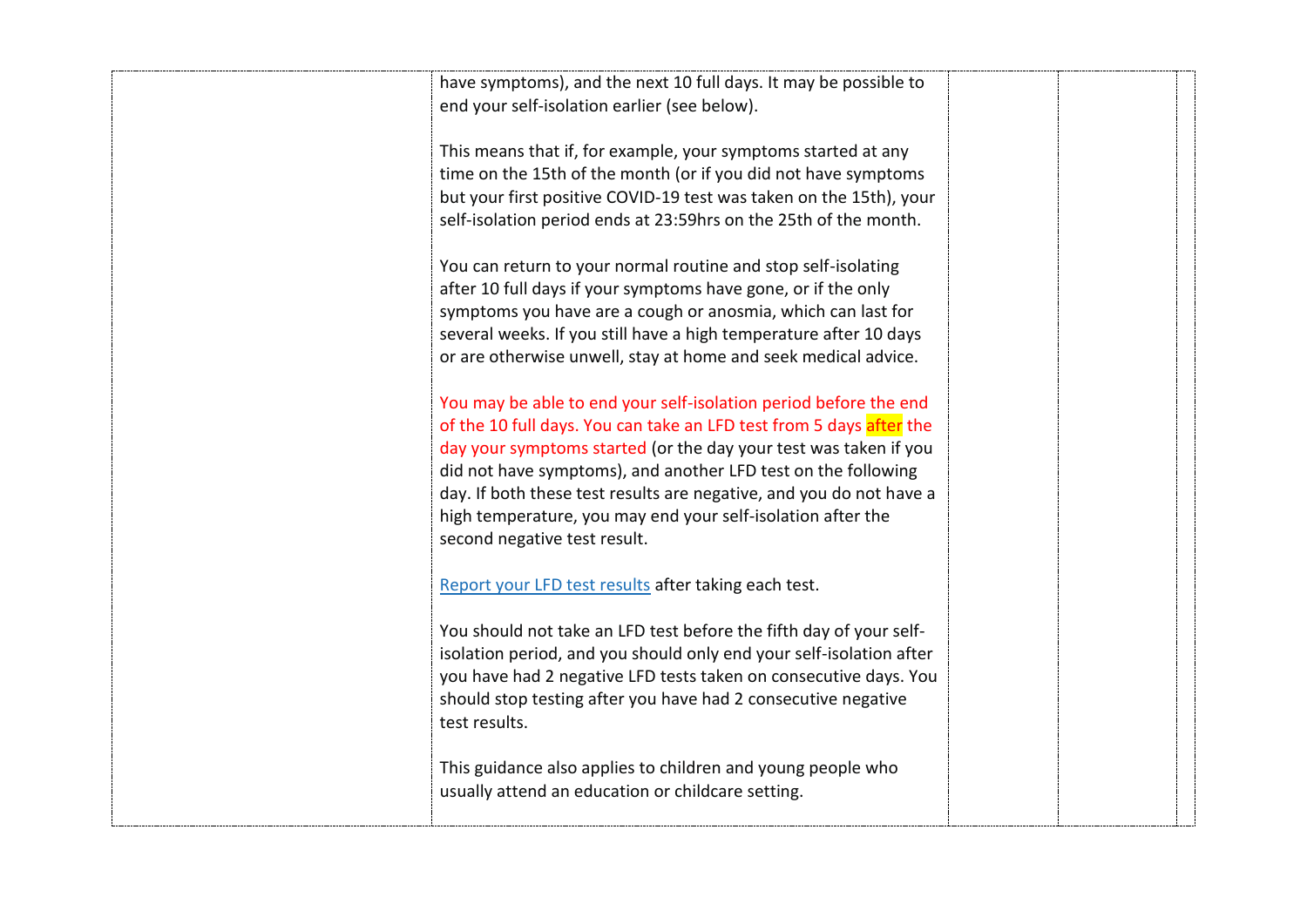|                                                                           | NHS Test and trace will work with the positive case to identify close<br>contacts. Contacts from a school setting will only be contacted by<br>NHS Test and Trace where the positive case specifically identifies<br>the individual as being a close contact.<br>Schools will not share the names or details of people with<br>coronavirus (COVID-19) unless essential to protect others.                                                                                                                                                                          |     |   |  |
|---------------------------------------------------------------------------|--------------------------------------------------------------------------------------------------------------------------------------------------------------------------------------------------------------------------------------------------------------------------------------------------------------------------------------------------------------------------------------------------------------------------------------------------------------------------------------------------------------------------------------------------------------------|-----|---|--|
| Contain any outbreak by following local<br>health protection team advice. | Additional measures may be put in place if the following thresholds<br>are reached:<br><b>Primary schools:</b><br>*There are 5 positive cases amongst pupils or staff who are likely<br>to have mixed closely within a 10-day period<br>*10% of pupils or staff who are likely to have mixed closely test<br>positive within a 10- day period<br><b>Additional Provision:</b><br>*There are 2 positive cases among pupils or staff who are likely to<br>have mixed closely within a 10-day period<br>See latest Parent Guide (LCC Health Protection Team Jan 2022) | н   | M |  |
| Alternate provision                                                       |                                                                                                                                                                                                                                                                                                                                                                                                                                                                                                                                                                    |     |   |  |
| Children with complex needs returning<br>to school.                       | The school will assess risks and put in place proportionate control<br>measures through an individual risk assessment completed in<br>consultation with parents and carers and the child if appropriate<br>and referencing the control measures in this risk assessment                                                                                                                                                                                                                                                                                            | н   | M |  |
| Use of dedicated school transport.                                        | The approach to dedicated transport will align as far as possible<br>with the principles underpinning the system of controls set out in<br>this document. The following will be included in the pupil's<br>individual risk assessment in discussion with the provider.<br>Use of hand sanitiser upon boarding and/or disembarking                                                                                                                                                                                                                                  | N/A |   |  |